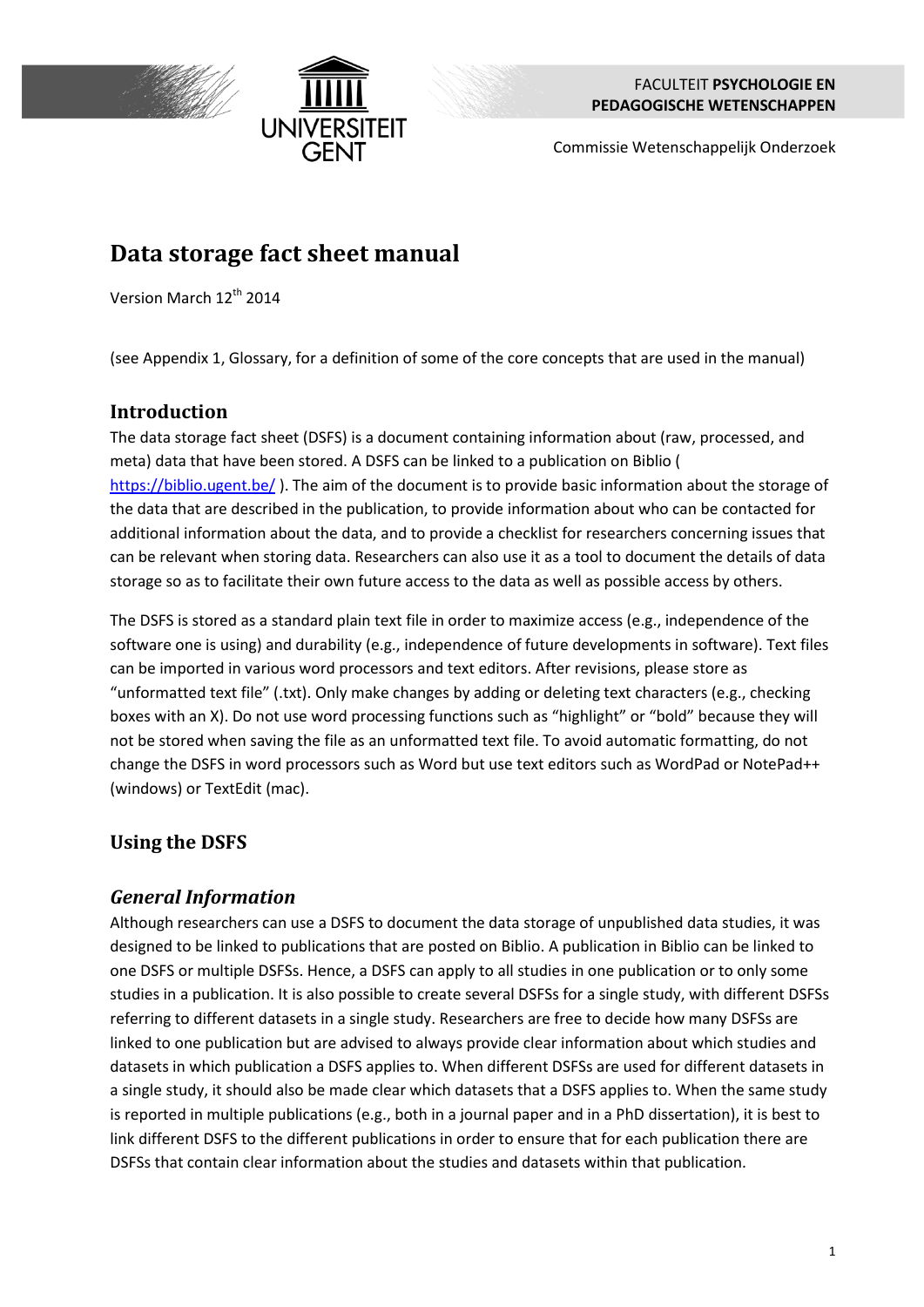#### *Header*

The header of the DSFS consists of 4 parts:

- Data Storage Fact Sheet: This is the general title that does not need to be altered
- Name/identifier study: The name or identifier as given by the author of the study. The author can chose whichever name or identifier he or she seems fit.
- Author: This is the name of the person who filled out the DSFS. This is typically (but not necessarily) the main researcher or responsible staff member.
- Date: The date on which the DSFS was created.

## *1. Contact Details*

The section on contact information provides information about the researcher who conducted the study (typically the first author of a publication), the responsible staff member (ZAP), and default contact details:

1a. Main researcher: this part contains the name, postal address and e-mail address of the researcher who conducted the study. Please do not list contact details that will expire within less than six months (e.g., the email address of a PhD student who has decided to leave academia). Feel free to provide multiple contact details with an indication of the time at which they are valid (e.g., also the new email address of a PhD student who will soon move to another university).

1b. Responsible staff member (ZAP): Please provide the name and contact details of the staff member (ZAP) who has academic responsibility for the research (e.g., the supervisor of a PhD or holder of the grant that funded the research). This section does not need to be completed if the main researcher is also the responsible staff member. Again, please provide contact details that remain valid for the foreseeable future.

Default contact: In case unforeseeable changes occur in the contact details of the main researcher or responsible staff member, default contact details are provided that are likely to remain valid in the foreseeable future. These default contact details should not be altered by the author of the DSFS.

Researchers are free to list the contact details of other researchers (e.g., postdoc co-promotors) but are encouraged to always give the contact details of the responsible staff member, in part because these contact details are more likely to remain valid for long periods of time.

## *2. Information about the datasets to which the sheet applies*

First, please provide the official reference to the publication, in line with the current APA guidelines. Because DSFSs are meant to be linked to a publication on Biblio, an official reference will typically be available. However, in case that the DSFS is used for data that is as yet unpublished, researchers are free to list a reference to unpublished data (see APA guidelines).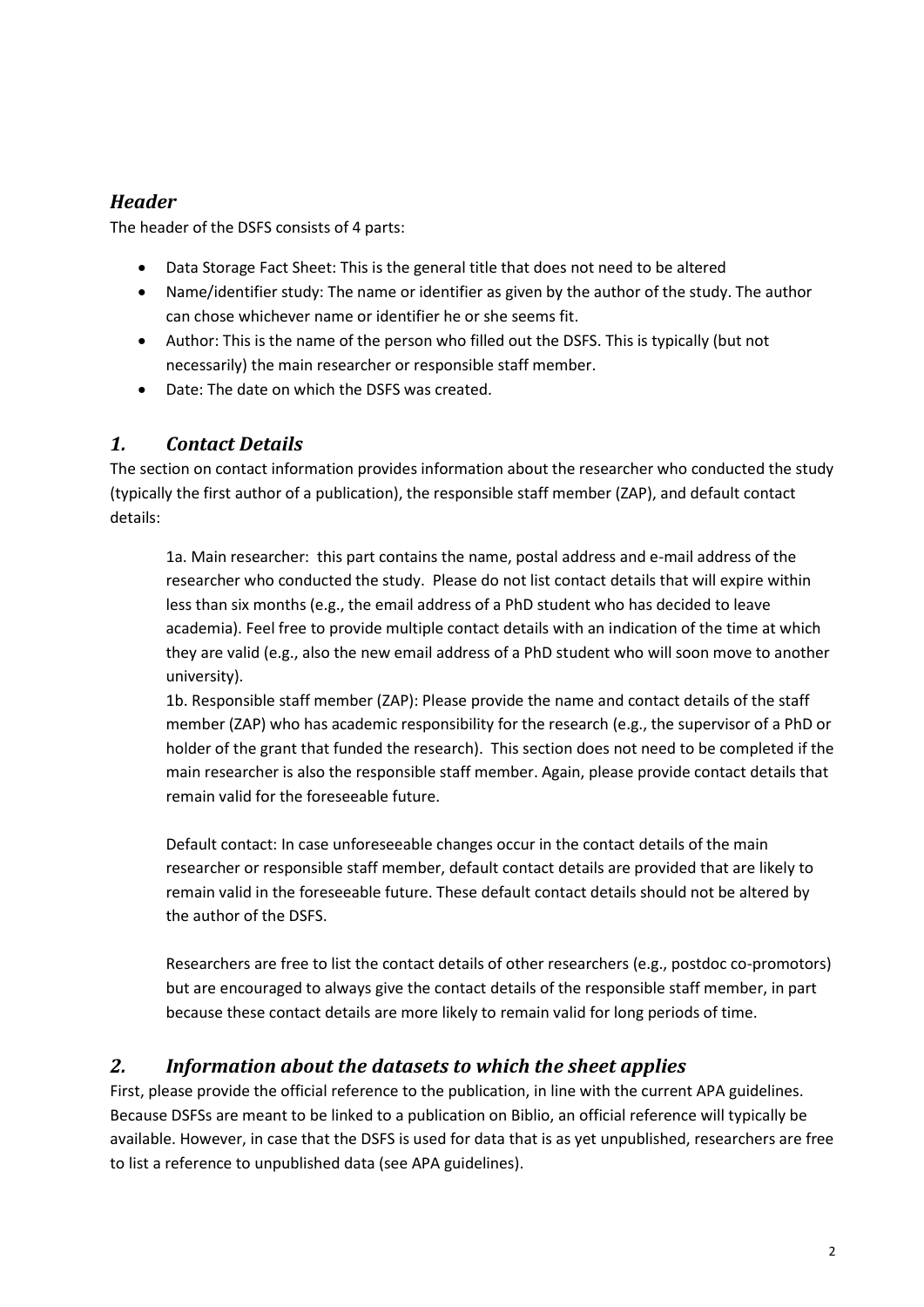Second, please describe in a clear manner which studies or datasets the information in the DSFS applies to. For instance, when linked to a journal publication, please provide the numbers of the studies it applies to (e.g., Study 1; Studies 2-4) or state explicitly that it applies to all studies that are reported in the publication. When linked to a dissertation, please also make sure that it is clear which studies from which chapters the DSFS applies to (e.g., Chapter 1, Studies 1-4; Chapter 2, Study 3). When there are different datasets within a study that are stored in different ways (e.g., both digitally stored reaction time data and paper-and-pencil questionnaires), a different DSFS can be created for each dataset. Alternatively, Section 3a (raw data) can be duplicated within a single DSFS, provided that it is made clear which section applies to which dataset.

Because a DSFS will typically be linked to a publication in Biblio, more information about the studies will be available via Biblio (e.g., DOI, Web of Science id) and therefore does not need to be specified in the DSFS.

## *3. Information about the files that have been stored*

During the scientific process from data collection to publication, most often different types of data and meta-data files are generated. In this section, information is provided about which data have been stored, the way in which these data have been stored, and who has access to those data. Whenever possible, researchers are advised to store all the information that is necessary for a reproduction of the results that are reported in the publication to which the DSFS is linked.

3a. Raw data: In a first subsection, information is provided about the storage of the raw data. First, indicate whether the main researcher has stored the raw data. If this is not the case, please provide a brief explanation for why this is not the case (e.g., the raw data were collected by and are owned by a third party). Second, indicate the platform on which the raw data are stored. Please list multiple platforms if the raw data are stored on multiple platforms. Third, indicate who has direct access to the raw data (i.e., without intervention of another person).

3b. Other files: In a second subsection, information is provided about other files that have been stored. On the DSFS, different types of files are listed that typically are important to allow for a reproduction of the results:

- files describing the different steps via which raw data were transformed into the reported results (e.g., R syntax files, coding schemes)
- files containing processed data, such as a subset of the raw data (e.g. less but identical variables than the raw data), an aggregated version of the raw data (e.g. data set containing cleaned data, aggregated for analysis), or a transcript from audio files
- files containing the outcome of analyses, such as outputs of statistical programs
- files that describe the content of the stored files and how this content should be interpreted; this includes files about the nature of the raw data (e.g., number of files, type, format, content, organization) and the way in which they have been collected (e.g., hardware, software + version) but also files about the content and interpretation of other stored files such as files containing processed data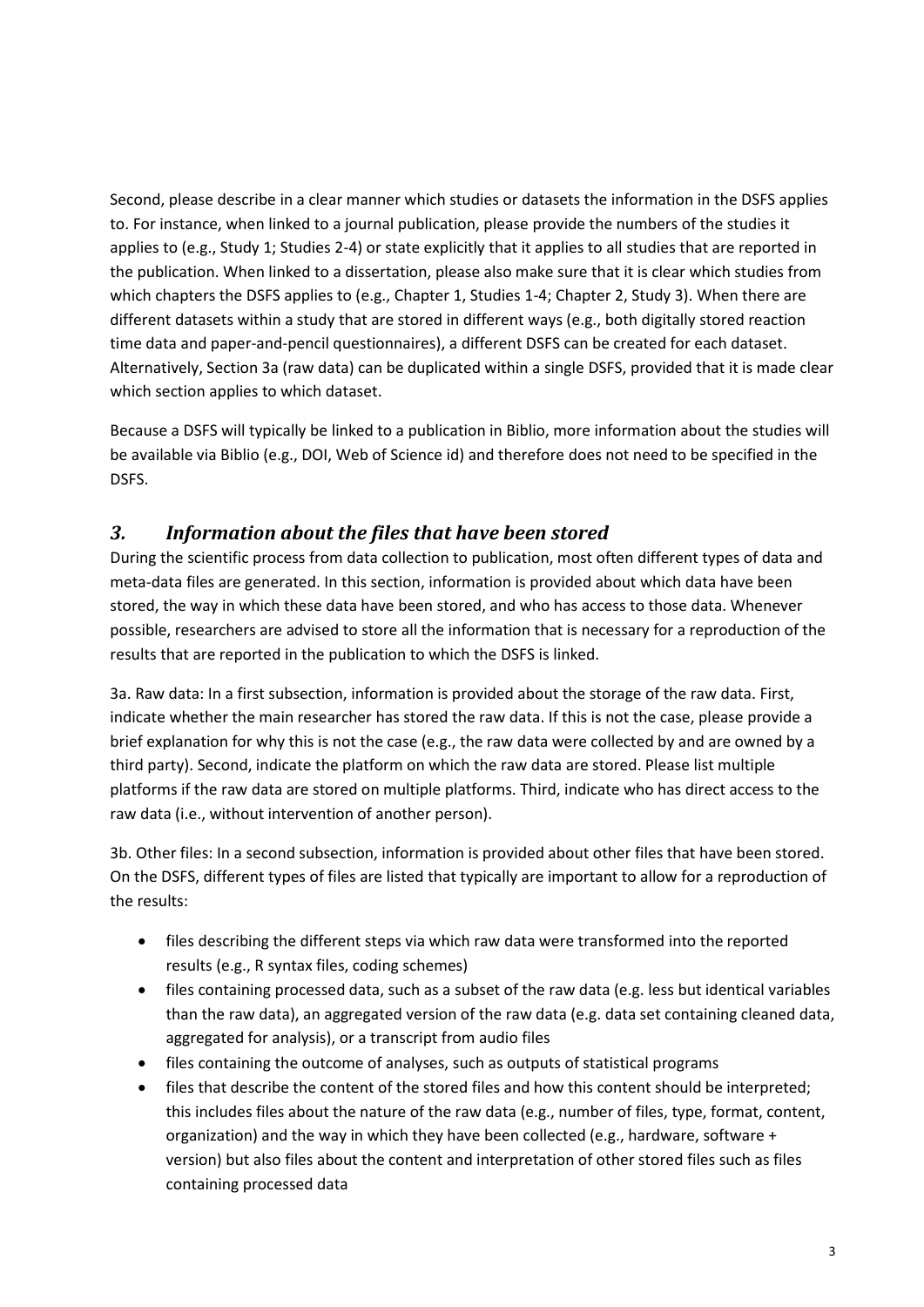In addition, the DSFS lists two types of files that provide important information for researchers who might want to re-use the data: First, files can be stored that specify the information that participants were given when agreeing to take part in the study (e.g., a blank copy of the informed consent form). If participants were not asked to provide informed consent, a file can be added that specifies the context in which the data were collected. Second, files that specify legal and ethical provisions can also be stored. These could contain information about who owns the data as well as legal or ethical constrains on how the data can be used. Finally, there is the option to describe other files that were stored.

A minimal use of the DSFS entails that the author of the DSFS indicates for each listed type of file whether such files were stored. However, using the option "specify", authors can also opt to provide for each type of file more information about the files that have been stored (e.g., exact names of the files and location of the files, their format). Providing additional information increases the value of the DSFS as a tool to improve data management.

Finally, authors are asked to specify where the other files are stored and who can access them directly. If this differs for different files, authors can duplicate these sections and specify which information is valid for which type of file.

To guarantee long-term digital preservation, it is advised to store all files using open data formats (if feasible). For more information about open data formats and long term storage see http://www.dataarchive.ac.uk/create-manage/format/formats

## *4. Reproduction*

DSFS authors are given the option to indicate whether the results that were reported in a publication have been reproduced by others. Typically, these other persons are co-authors of the publication, but they could also be statistical consultants or fellow researchers at other universities. Reproduction has occurred when the other person was able to reproduce the reported results starting from the raw data. Reproduction is possible only for certain types of research but if it is possible, it can provide researchers (including the main researcher) with an indication of the quality of data storage and the validity of the reported results.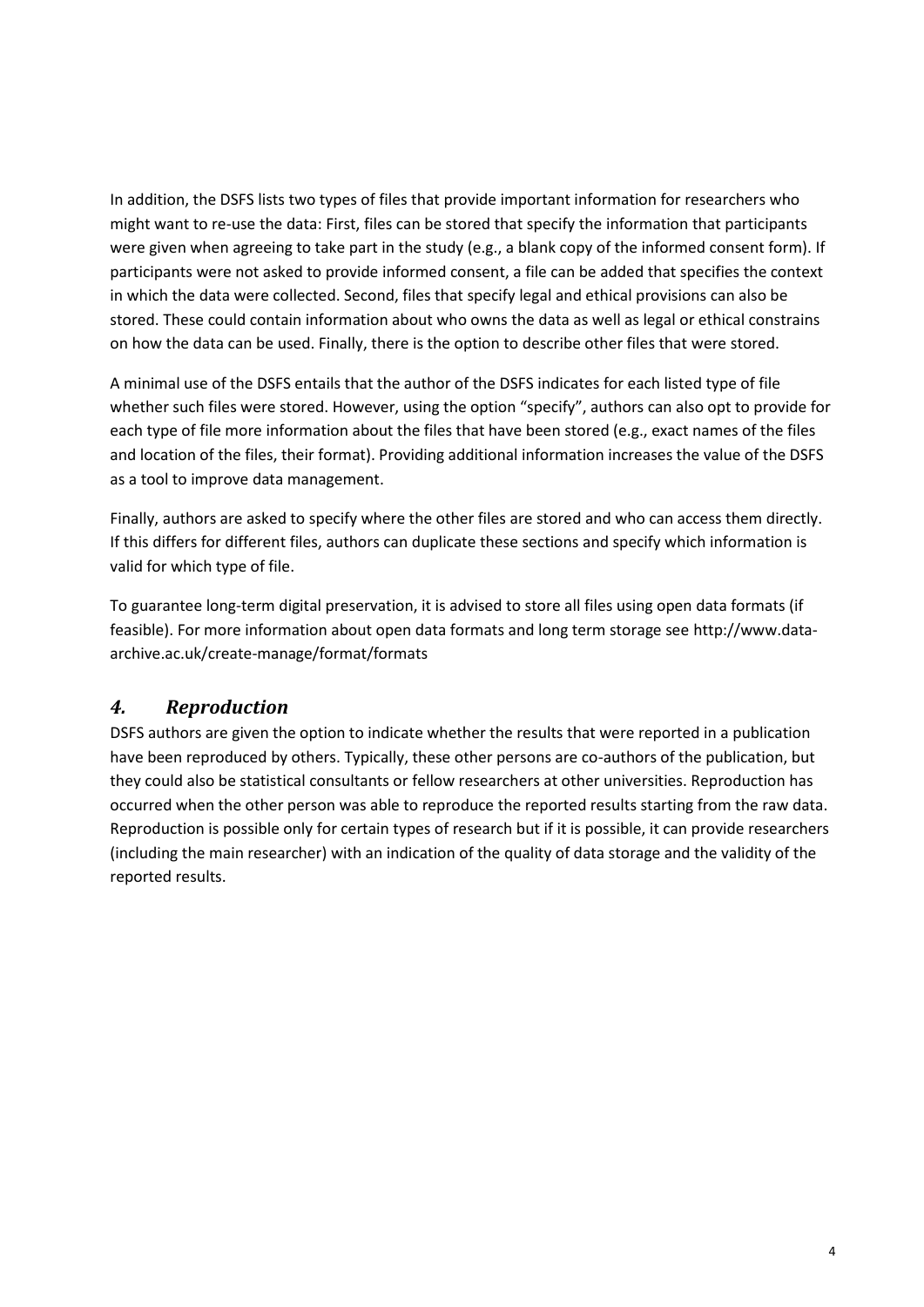## **Appendix 1: Glossary**

*Data:* All items that have been generated from or are used in a certain study.

*Raw data* (or primary data) refers to the unprocessed source information as it is provided by a research instrument.

*Processed data* refers to data that are derived from the raw data after processing these raw data. Processing implies each form of operation on the raw data, such as deleting certain raw data, calculating averages based on raw data, or making transcripts based on raw data (e.g., audio recordings).

*Meta-data* (of data about data) refers to structured and standardised descriptions that present information about the nature and form of the data, as well as information about the collecting, processing, storage and deposition of (raw) data.

*Data storage*: the storage of data (own PC, server, file drawer, archive, etc.) in such manner that data do not get lost. Data storage is a necessary precondition for data deposition and data sharing, but also has to realized for those data that cannot be shared or that are difficult to share. Data storage meets three basic criteria:

- 1) Confidentiality (data are accessible only for those who are authorized);
- 2) Integrity (data cannot be deleted or altered, either deliberately or accidentally; data are up to date, correct and complete);
- 3) Availability (data are easy to access and use by authorized persons within a stable environment).

*Data deposition:* the safe and future-oriented (preferably electronic) storage of data in an archive. Data deposition entails that a record is kept of when and by whom the data where filed in the archive. Authenticity of the data in the archive can be verified by means of – for example - a checksum that is stored at a different location.

*Data management:* All actions that result in keeping the research data safe, traceable, accessible and understandable. Data management is involved in the planning of studies, in collecting, organising, storing, processing, analysing, and archiving of research data, in making research data accessible and potentially available for re-use.

*Data management plan:* A structured document that describes how data will be collected, the magnitude and format of the data, the way data will be stored and processed, and who will have access to the data both during the implementation of the study as well as afterwards. The document captures how researchers manage the collected data before, during and after the study. Such a plan also contains information on the legal and ethical aspects of the data.

*Dataset*: A set of raw data that are processed in order to obtain results.